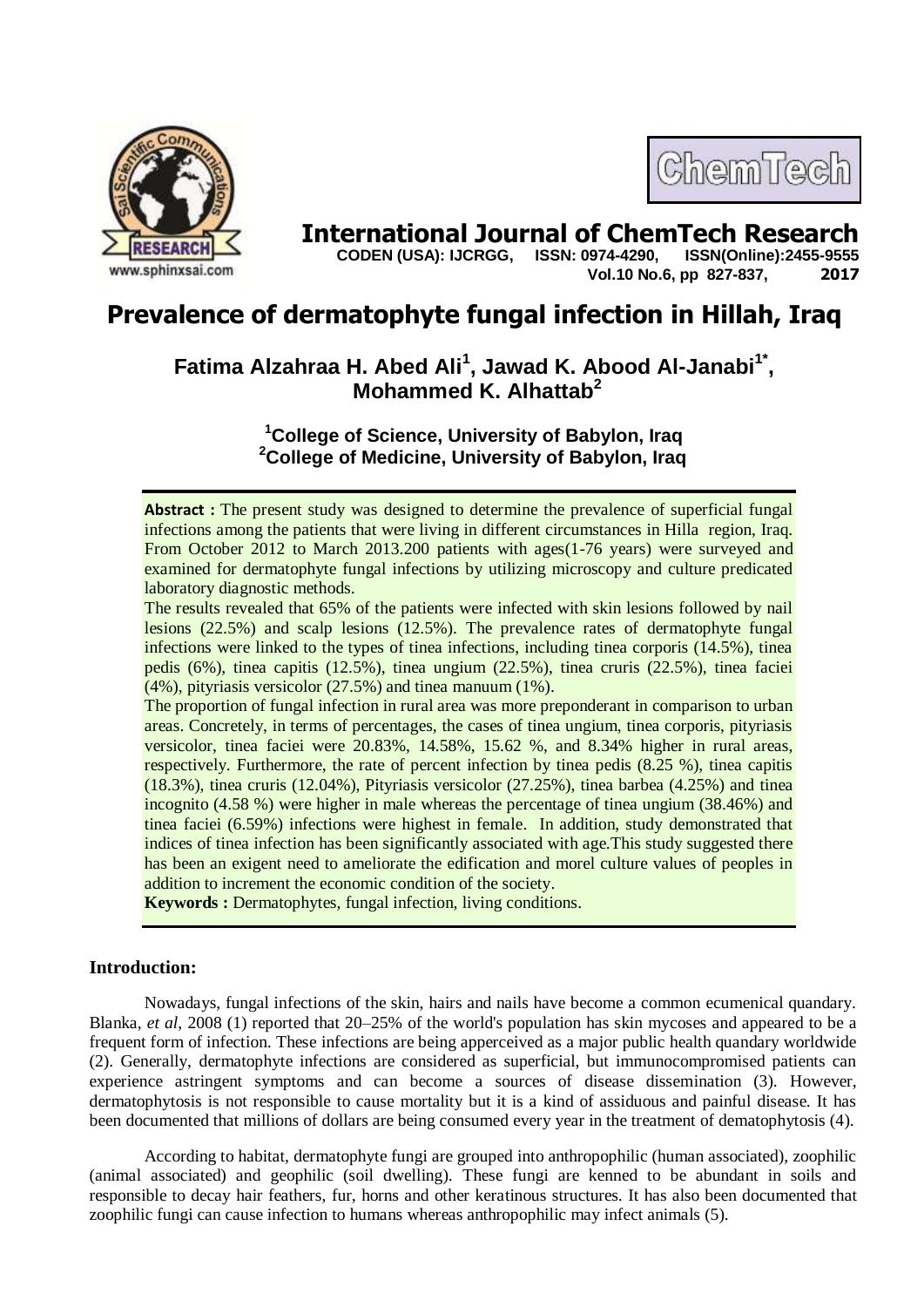In additament to anamorphic relegation (*Epidermophyton*, *Microsporum* and *Trichophyton*) dermatophyte can also be identified by utilizing clinical features, culture characteristics, microscopic morphology, physiological characteristics and nutritional requisites (6, 7). Evidences suggested that dermatophyte fungi are one among the categories of competent parasitic associates of humans due to their competency to invade keratinized tissues (8). So far, prevalence of dermatophyte fungal infections has been studied in different parts of the world (8,9). Particularly in Iraq, dermatophytosis is found to be highly infectious disease and considered as a solemn public health quandary. Al-Mendalawi and Ibrahim, 2012 (10) studied the prevalence of dermatoses among the Iraqis childrens and presented the data as followings: infectious (32.3%), eczematous (20.8%), pigmentary (17.8%), papulosquamous (14.2%), drug-induced (4.5%), alimental deficiency  $(1.8\%)$  and sundry  $(8.6\%).$ 

In recent years, cases of dermatophyte fungal infections have incremented in Iraq that stimulated the scientific community to come forward so as to make people cognizant of it. Consequently it is essential to view the perspectives and insight of prevalence of dermatophyte fungal infection in Babylon Province, Iraq. Taking into consideration, present study demonstrated the correlation of gender, age, place of residence (rural or urban), health history of the individual, marital status, and the nature of work practiced by the patient on dermatophyte infection.

#### **Material and Method:**

#### **Collection of specimens**:

A sample size of two hundred were collected from the patients who have attended the dermatology unit- at Merjan Edifying Hospital, Al-Hilla City, Babylon Province between 1 October 2012 to 31 March 2013. The association of frequency of dermatophytoses infection to the individual were investigated in terms of following aspects: gender; age; personal hygiene; place of residence (rural or urban); health history of the individual; marital status and the nature of work practiced. While collecting the samples, if patients have applied any cream or other local agents that was removed initially with 70% ethanol followed by the utilization of blunt scalpel and tweezers. Furthermore the lesion was firmly scraped particularly at the advancing border. If multiple lesions were present then the most recent one was culled for scraping as old loose scales is often found to be unsatisfactory. All the skin samples were of epidermal scales and collected from the advancing edges of the lesions. Samples of hairs including roots were plucked whereas the samples of nails were taken by scraping or trimming of the whole nail's end. According to Kwon-Chung, and Beneet (1992) (11), the collected samples were kept in a dry envelope and transported by utilizing a hard paper container. During Packaging and conveyance, all the norms of biohazard regulations were followed.

#### **Diagnosis**

Diagnosis was made according to the diagnostic criteria listed by Gupta *et al*, 2000 (12) in terms of patient's history and clinical examination.

#### **Direct examination of specimens:**

The hair, nails and skin specimens were examined by utilizing the methods of Koneman *et a*., 1978 (13). For direct microscopy of hairs and skin, specimens were mounted in 10% KOH whereas the nails specimens were examined after treating with 20% KOH for 24 hours before examination. The prepared glass slide was gently heated for twice to three times on flame followed by incubation of 30 minutes at room temperature. Then fungal structures were examined with microscopic lenses of potency 40X and 100X. In cases of negative results, examination was reiterated twice. Lactophenol Cotton Blue was utilized for identifying the fungal structures.

#### **Fungal Culturing**

Sabourauds dextrose agar plates were inoculated with fungal specimens. Chloramphenicol at a concentration of 0.05 g/ml was integrated to obviate bacterial magnification into the medium. These plates were incubated at 28 oC and examined twice in a week for perpetually up to 5 weeks. Distinguishing features of the fungal specimens were analyzed according to the instructions of Rippon, 1988 (14).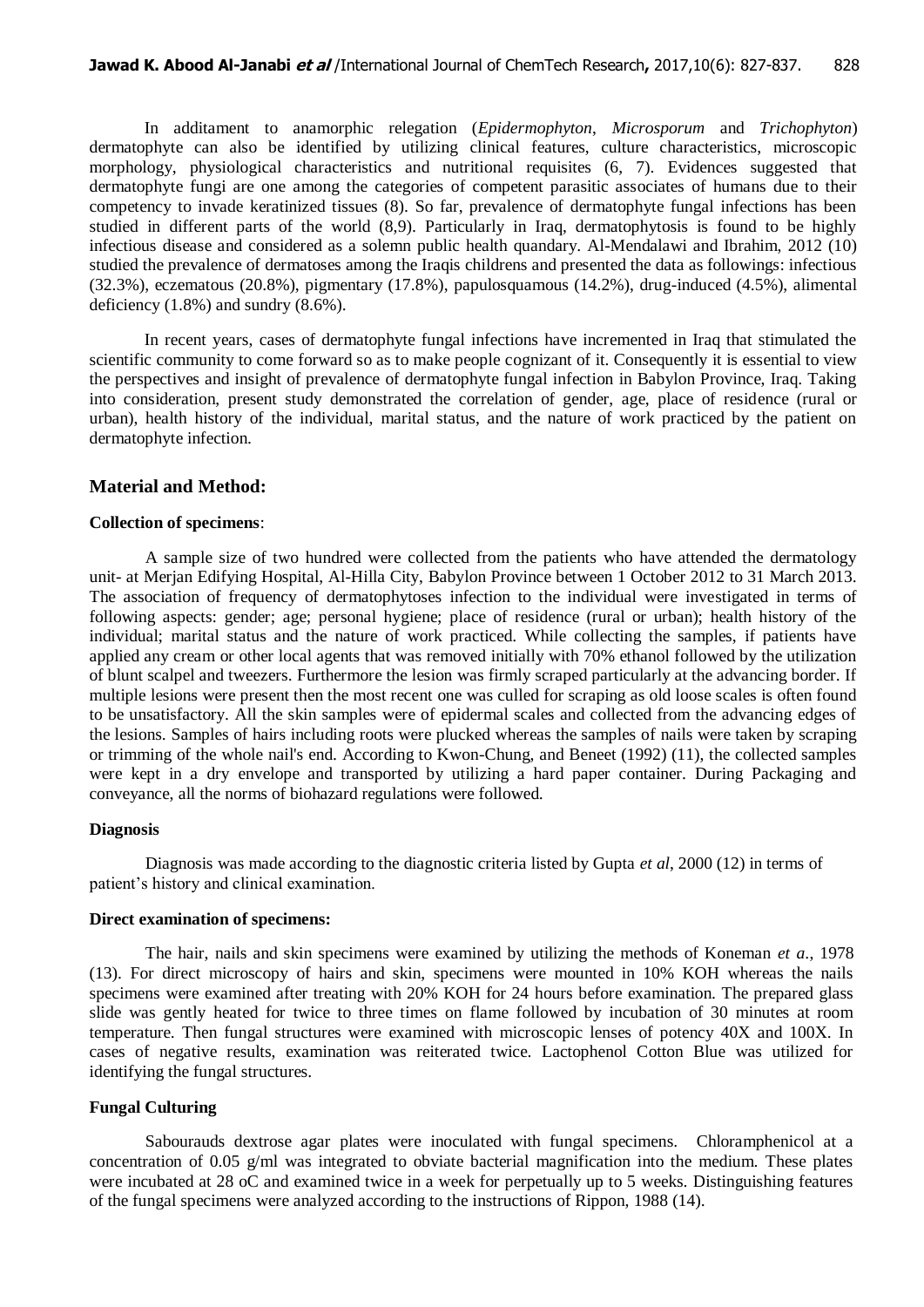## **Statistical Analysis**

To analyze the data statistically, Anova was implemented by utilizing genestate 14th edition program. Means of the results were compared to determine the significance distinction between the different treatments assays by using (5 %) LSD test.

## **Results and Discussion**

## **Clinical diagnosis:**

Out of 200 samples, results showed that dermatophyte fungal infections were comprised from the followings regions: scalp lesions (25), nail lesions (45), and skin lesions (130). Infections appeared from sundry forms of fungus including Tinea manuum (Plate 1), Tinea faciei (Plate 2a and b), Tinea incognito (Plate 3), Tinea pedis (Plate 4), Tinea ungium (Plate 5), Tinea barbae (plate 6), Tinea corporis (Plate 7a, b & c), Tinea cruris (Plate 8), Tinea versicolor (Plate 9) and Tinea capitis (Plate 10).



**Plate 1: Tinea mannum, erythematous patch effecting the thenar aspect of palm and flex or surface of index finger of the hand.**

**Plate 2a:Tinea faciei, erythmatous lesion with multiple pustules affecting the chin**



**Plate 2b: Tinea faciei, annular or circinate patch with clear center and active in the periphery affected the face and upper part of the neck.**

**Plate 3: Tinea incognito, annular lesion which revealed some activity at the periphery. The center was not completely cleared, but have some pustules within the centers that affecting the flexor aspect of the fore arm .**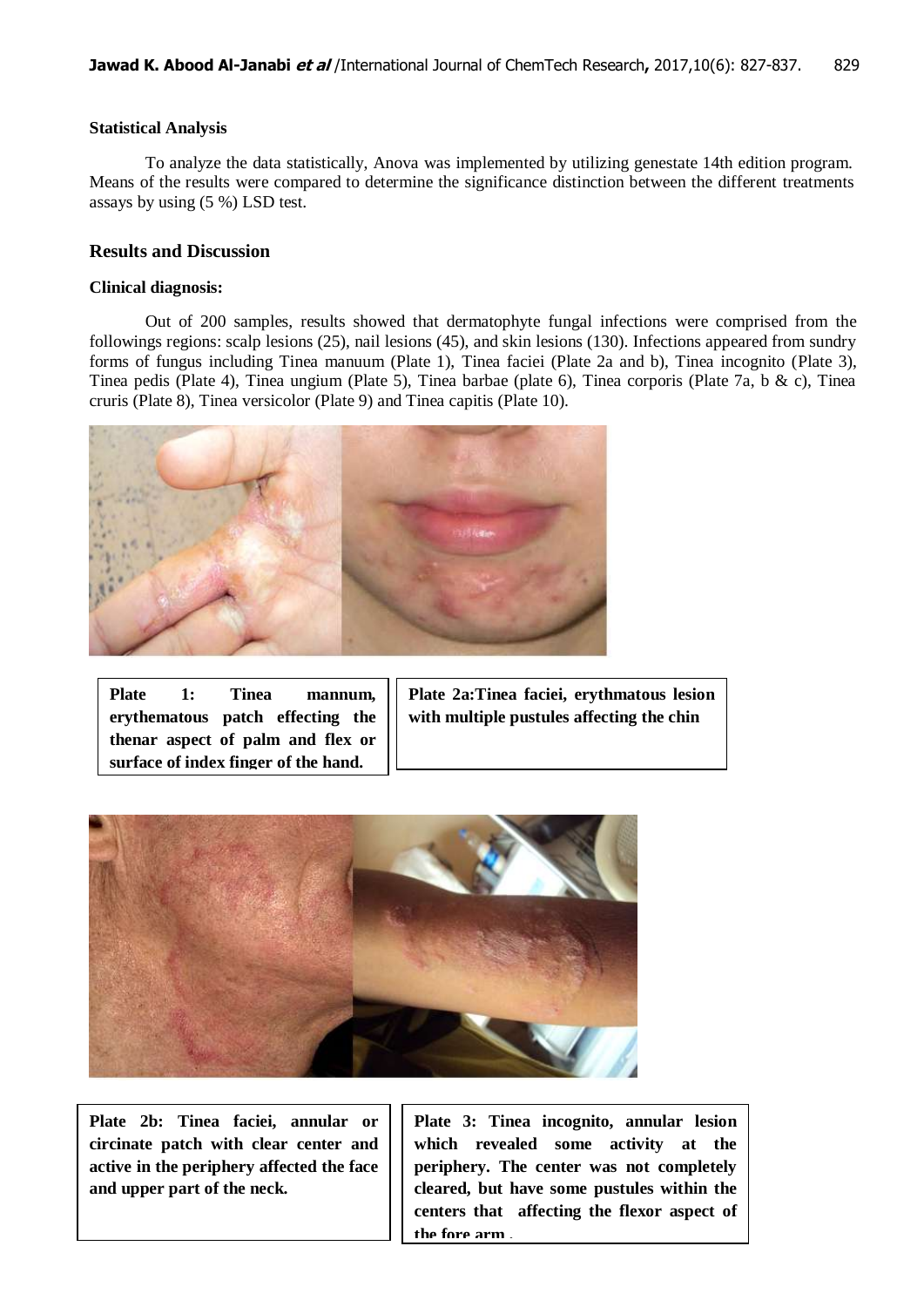

**Plate 4:Tinea pedis, scales with exfoliation involving theplanar surface of fore foot and toes.** 

**Plate 5: Tinea ungium, onycholysis with yellowish discoloration of distal parts of nail plates**



**Plate 6:Tinea barbea, erythmatos plaque with multiple pustules involving beard region**

**Plate 7:Tinea corporis, circinate or annular patch with clearance in the center and active in margin affecting the thigh above knee joint.Another similar but smaller lesion at site of the knee joint**



**Plate 8:Tinea cruris,Erythematous patch with active borders involving the inner surface of thigh**

**Plate 9:Tinea versicolor, multiple brown macules with fine and brawny scales affecting the flexor surface of the arm**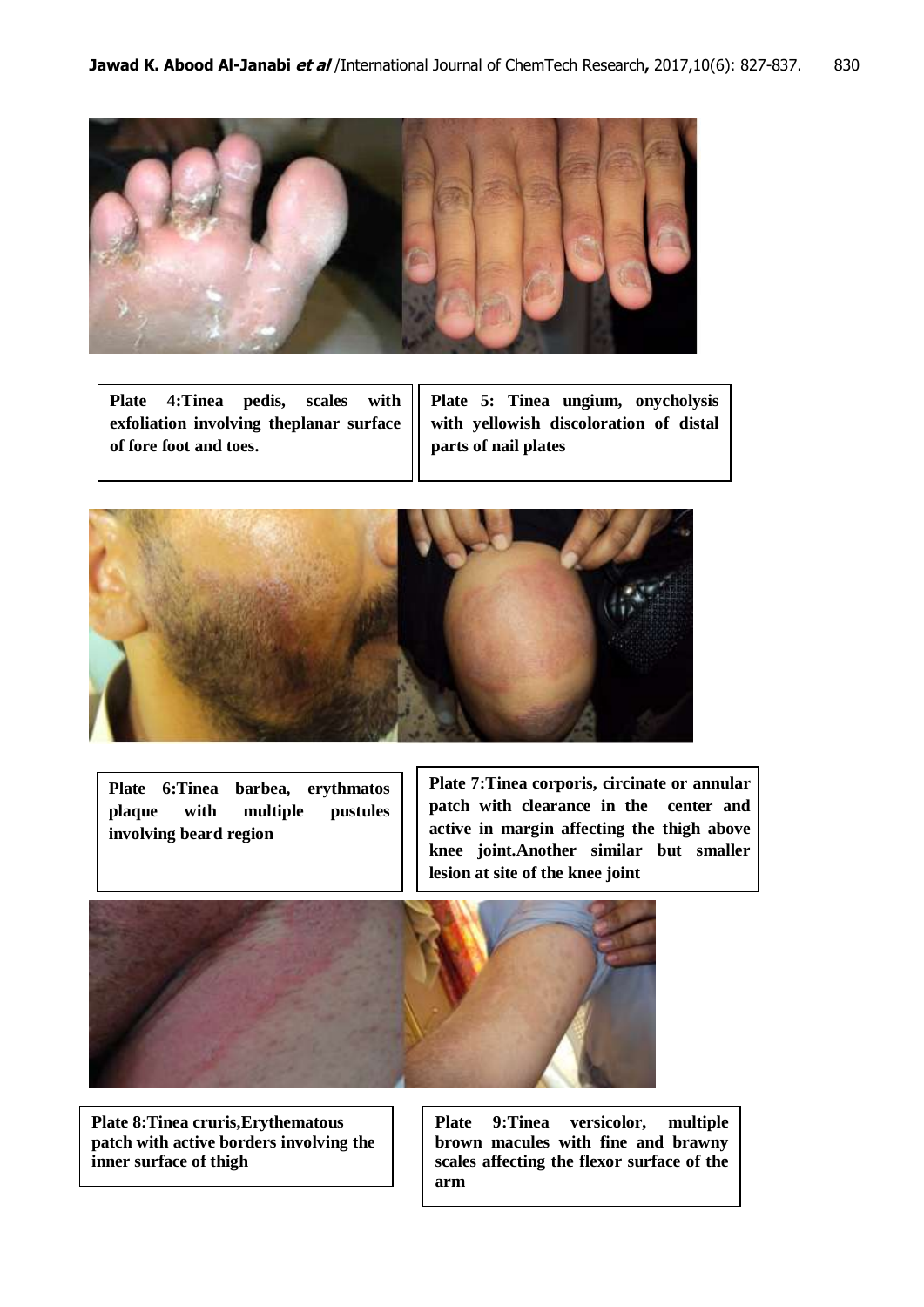

**Plate 10: Tinea capitis,boggy like swelling with many pustules affecting the scalp**

(Krrion type)

## **The prevalence of dermatophyte fungal infections rates in patients with respect to tinea types**

The prevalence rates of dermatophyte fungal infections with veneration to Tinea types (figure 1) involved: Tinea corporis (14.50%), Tinea pedis (6%), Tinea capitis (12.5%), Tinea ungium (22.5%), Tinea cruris (6%), Tinea faciei (4%), Tinea versicolor (27.5%), Tinea circinata (2%), Tinea barbae (2.5%) and Tinea incognito (2.5%).



**Figure 1: Percentage distribution of dermatophyte fungal infections based on residence area**

The results (Table 1) have shown that the highest ascendant of dermatophyte fungal infections within residence areas were Tinea versicolor (38.46%), Tinea ungium (24.03%) and Tinea capitis (19.23%) whereas in rural areas the percentage of these fungal infections were found as followings: 5.62% (Tinea versicolor), 20.83% (Tinea ungium) and 5.2% (Tinea capitis). All other types of Tinea infections were substantially higher in the rural areas as compared to urban areas except Tinea faciei and Tinea barbae which were more preponderant in urban areas with the percentage of 8.34% and 3.12%.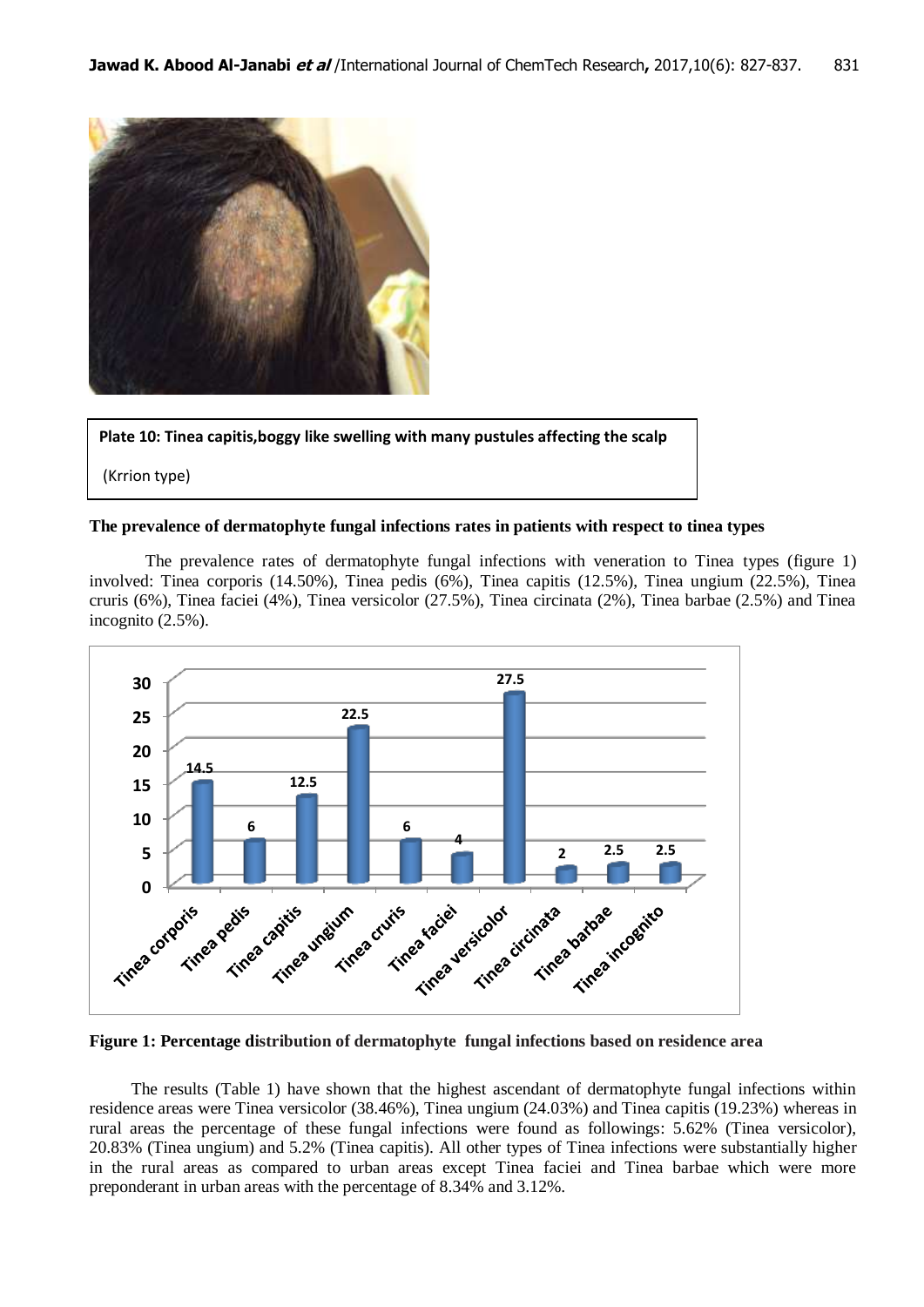| No. | <b>Tinea types</b>      | <b>Rural</b> area |                | Urban area     |                |
|-----|-------------------------|-------------------|----------------|----------------|----------------|
|     |                         | <b>Number</b>     | <b>Percent</b> | <b>Number</b>  | <b>Percent</b> |
|     |                         | of                | infection      | оf             | infection      |
|     |                         | patients          |                | patients       |                |
| 1   | Tinea corporis          | 19                | 18.27          | 14             | 14.58          |
|     | (T.circinata)           |                   |                |                |                |
| 2   | Tinea pedis             | 7                 | 6.73           | 5              | 5.2            |
| 3   | Tinea capitis           | 20                | 19.23          | 5              | 5.2            |
| 4   | Tinea ungium            | 25                | 24.03          | 20             | 20.83          |
| 5   | Tinea cruris            | 8                 | 7.69           | 4              | 4.16           |
| 6   | Tinea faciei            | 0.00              | 0.00           | 8              | 8.34           |
| 7   | Tinea versicolor        | 40                | 38.46          | 15             | 15.62          |
|     | (Pityriasis versicolor) |                   |                |                |                |
| 8   | Tinea barbea            | 2                 | 1.92           | 3              | 3.12           |
| 9   | Tinea incognito         | 3                 | 2.88           | $\overline{2}$ | 2.08           |
|     | Total number            | 104               |                | 96             |                |

**Table 1: Distribution of dermatophyte fungal infections based on residence area (rural & urban area) t**   $_{0.05} = 3.120$ 

#### **Distributions of superficial fungal infections based on gender.**

The results (Table 2), showed that the percentage of infection by Tinea pedis, Tinea capitis, Tinea cruris, Tinea versicolor, Tinea barbea and Tinea incognito were found to be highest in males as followings: 8.25 %, 18.3%, 12.04%, 27.52%, 4.58% and 4.58 %, respectively, while the Tinea ungium (38.46%) and Tinea faciei (6.59%) had the highest rate of infection in females.

| No.            | <b>Tinea types</b> | <b>Gender</b>  |           |             |           |
|----------------|--------------------|----------------|-----------|-------------|-----------|
|                |                    | <b>Female</b>  |           | <b>Male</b> |           |
|                |                    | No. of         | Percent   | Number of   | Percent   |
|                |                    | patients       | infection | patients    | infection |
|                | Tinea corporis     | 15             | 16.48     | 18          | 16.51     |
| $\overline{2}$ | Tinea pedis        | 3              | 3.29      | 9           | 8.25      |
| 3              | Tinea capitis      | 5              | 5.49      | 20          | 18.3      |
| 4              | Tinea ungium       | 35             | 38.46     | 10          | 9.17      |
| 5              | Tinea cruris       | $\overline{2}$ | 1.70      | 10          | 12.04     |
| 6              | Tinea faciei       | 6              | 6.59      | 2           | 1.83      |
| 7              | Tinea versicolor   | 25             | 27.47     | 30          | 27.52     |
| 8              | Tinea barbea       | 0.00           | 0.00      | 5           | 4.58      |
| 9              | Tinea incognito    | 0.00           | 0.00      | 5           | 4.58      |
|                | Total              | 91             |           | 109         |           |

**Table 2: Distributions of dermatophyte fungal infections based on gender.t0.05= 2.038**

## **Distributions of dermatophyte fungal infections according to the age of patients**

The result (Table 3) has revealed that the infection of Tinea capitis was significantly associated with children (1-9 years), while Tinea versicolor was more common in teenage (10-19 years). In contrast young adults (20-29 years) had higher infection rate of Tinea ungium whereas the higher age groups were found to face increase rate of Tinea corporis's infection.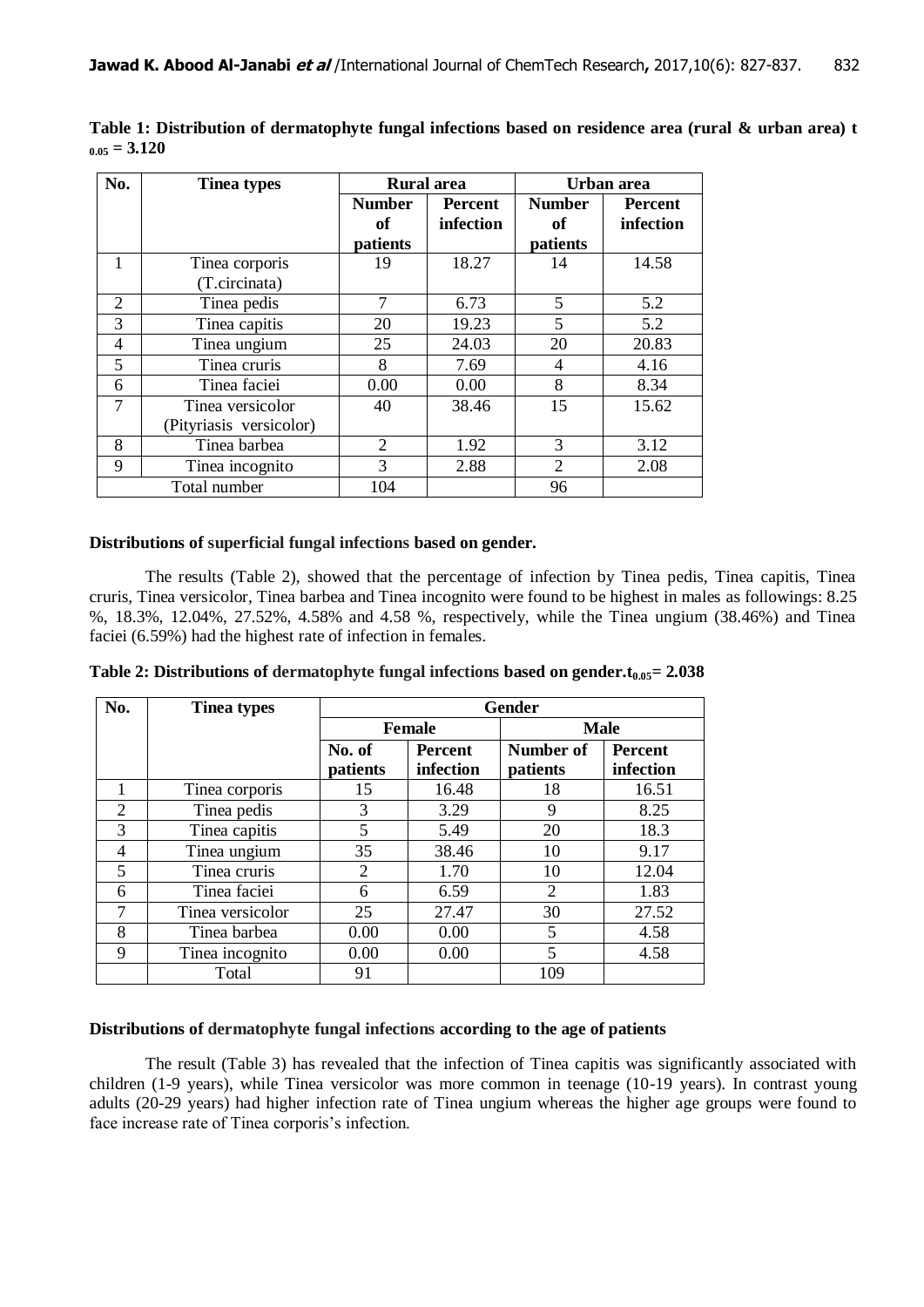| N <sub>0</sub> | <b>Tinea types</b> | No. of     | Percent of infection according to the age (year) |             |            |              |
|----------------|--------------------|------------|--------------------------------------------------|-------------|------------|--------------|
| ٠              |                    | patient    | $1-9$                                            | 10-19       | $20 - 29$  | 30-above     |
|                | Tinea corporis     | 33         | $3(8.82\%)$                                      | 4(10.18%)   | 5(6.25)    | 21 (42.8)    |
| 2              | Tinea pedis        | 12         | 0.00                                             | 2(5.405%)   | 6(7.5)     | 4(8.16)      |
| 3              | Tinea capitis      | 25         | 23 (67.64%)                                      | $2(5.40\%)$ | 0.00       | 0.00         |
| 4              | Tinea ungium       | 45         | 0.00                                             | 1(2.70%)    | 33 (41.25) | 11 (22.44)   |
| 5              | Tinea cruris       | 12         | 0.00                                             | 0.00        | 7(8.75)    | $5(10.20\%)$ |
| 6              | Tinea faciei       | 8          | $2(5.88\%)$                                      | 1(2.70%)    | 5(6.25)    | 0.00         |
| 7              | Tinea versicolor   | 55         | $6(17.64\%)$                                     | 25 (67.56%) | 22(27.5)   | 2(4.08)      |
| 8              | Tinea barbea       | 5          | 0.00                                             | 0.00        | 2(2.5)     | 3(6.12)      |
| 9              | Tinea incognito    | 5          | 0.00                                             | $2(2.5\%)$  | 0.00       | 3(6.12)      |
|                | Total              | <b>200</b> |                                                  |             |            |              |

**Table 3: Distributions dermatophyte fungal infections according to the age of patientst. 0.05 =3.230**

# **Distributions dermatophyte fungal infections according to the nature of the work.**

The results (Table 4) have revealed that 20% of the patients were students while 32.5% infection cases belonged to housewives and rest of 47.5% patients were found to be associated with diverse working areas.

| No. | Job nature of the patients | Number of<br>patients | <b>Percent of infection</b> |
|-----|----------------------------|-----------------------|-----------------------------|
|     | <b>Students</b>            |                       | 20%                         |
|     | House wife                 | რ5                    | 32.5%                       |
|     | Others                     | 95                    | 47.5%                       |
|     | Total                      |                       | 100%                        |

**Table 4:Distributions dermatophyte fungal infections according to the nature of the job**

## **Distributions dermatophyte fungal infectionsaccording to the marital status**

Table 5 described the infection rate in the patients according to their marital status. Results suggested that dermatophyte fungal infections were higher in married (71.5%) patients followed by children (15%) and single (13.5%).

| Table 5: Distributions dermatophyte fungal infections according to the marital status |  |  |
|---------------------------------------------------------------------------------------|--|--|
|                                                                                       |  |  |

| No.            | <b>Fungal superficial infection</b> | <b>Number</b>        | <b>Infection percent</b> |                    |
|----------------|-------------------------------------|----------------------|--------------------------|--------------------|
|                |                                     | of<br><b>Married</b> |                          | <b>Tinea types</b> |
|                |                                     | patients             |                          |                    |
|                | Tinea corporis (tinea circinata)    | 33                   | 33                       | 0.0                |
| $\overline{2}$ | Tinea pedis                         | 12                   | 10                       |                    |
| 3              | tinea capitis                       | 25                   | 0.0                      | 25-children        |
| 4              | tinea ungium                        | 45                   | 40                       | 5                  |
| 5              | tinea cruris                        | 12                   | 12                       | 0.0                |
| 6              | Tinea faciei                        | 8                    |                          | 5                  |
| 7              | Pityriasis versicolor               | 41                   | 40                       |                    |
| 8              | tinea versicolor                    | 14                   | 0.0                      | 14                 |
| 9              | tinea babeae                        | 5                    | 5                        | 0.0                |
| 10             | tinea incognito                     | 5                    | 0.0                      | 5-children         |
|                | Total                               | 200                  | 143                      | 57                 |
|                |                                     |                      | (71.5%)                  | (28.5%)            |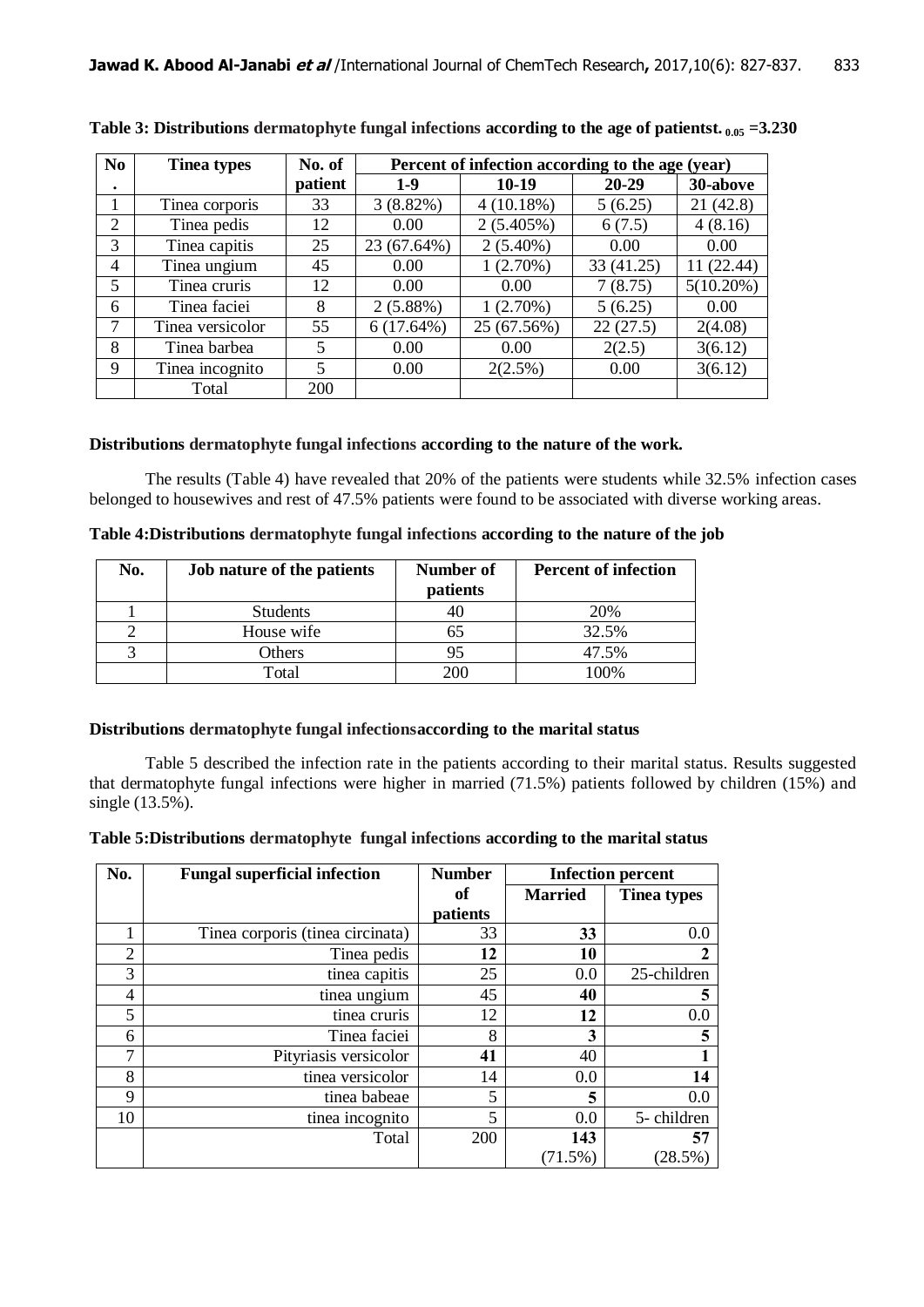## **Discussion**

Evidences suggested that ringworm infections are quit prevalent and found to be one of the most frequent causes of dermatological complications (15).

Ringworm diseases are relegated according to their site of infection on to the body that have been considered to be very paramount tool in the diagnosis and management of the causative agent.

The results have shown that the most mundane dermatophyte fungal infection are Tinea versicolor, Tinea capitis and Tinea unguium. The incidence of these types of infections are found to be proximately related to the site of infection which have been proven from the collected clinical materials.

Results of present study have shown that infection rate of dermatophytic fungus was higher in males (110) as compared to females and females (90). Antecedently, it has been well documented that type of ringworm infection can be cognate to the age and gender of the patients. For instance, couple of studies described Tinea capitis as a main causative agent of infection in children whereas the post puberty adult males and females were found to be more infected with Tinea cruris (16, 17).

Evidences additionally suggested that residential area (rural and urban) is kenned to markedly affect the rate of infection as the most of rural areas are inhabited by the families with animal husbandry such as canines and cattle which are the source of Tinea infections. These factors are further kenned to spread fungal disease in the region where health accommodations are circumscribed in comparison to urban areas (18, 19). Some researchers additionally attributed the concept of self-pollination (autoinoculation) of ringworm types which have been known to be associated with climatic conditions of rural or urban area (20, 21).

Tinea capitis, Tinea cruris and Pityriasis versicolor were significantly more common in rural area. In particular, Tinea capitis was more mundane in rural area (80%) as compared to urban area (20%). One reasons for Tinea capitis infections in rural areas is associated with animal husbandry profession of the peoples. Other one due to over crowdedness in joint families which impart close contact with children and pophilic infectious agents.

Similarly, infections of Tinea cruris were also higher in rural places (66.6%) than in urban areas (33.3%). Pityriasis versicolor was significantly more mundane in rural area patients (72.7%) than urban area (27.2%). This was mainly due to environmental factors and life style such as bathing in rivers during sultry weather which could activate the pathogenicity of dermatophytic fungi in the rural areas.

 Our results were found to be consistent with earlier findings as described by Figueroa et al., 1997 (22) that skin diseases are the second most common cause for medical consultation for children in rural communities (22). It has additionally been shown that in regions with a poorer socioeconomic environment, the morbidity rates, especially with infectious diseases are found to be higher (23).

 Furthermore, the results additionally demonstrated that gender of patient had substantial effect on proportion of the infection. For instance, Tinea pedis was more mundane in males (75%) than in females (25%) while Tinea capitis was higher in male children due to their routine dealing with domestic animals. Tinea cruris was more abundant in males (83.3%) due to the presence of scrotum which is known as dermatophytes inguinal region in warm and moist environment (24).

Tinea barbeae was only noted in males (100%) because it requires the hairy beard area of the patients. In addition, T. incognito was also reported from males patients (100%). However, T. ungium was more prevalent in females (77.7%) than males (22.2%), this may be correlated with the involution of women's in house duties as a house wife. It can also be correlated with the cosmetic manicuring practices undertaken by women's which may subject to trauma and to make portal of ingress for dermatophytes (25).

 Similarly, in a study Wiederkehr et al., 2012, (26) described that infection rate of Tinea cruris has been ten times higher in men than in women because of the scrotal anatomy and the cases of infections were found to prevalence in hot humid climates (26).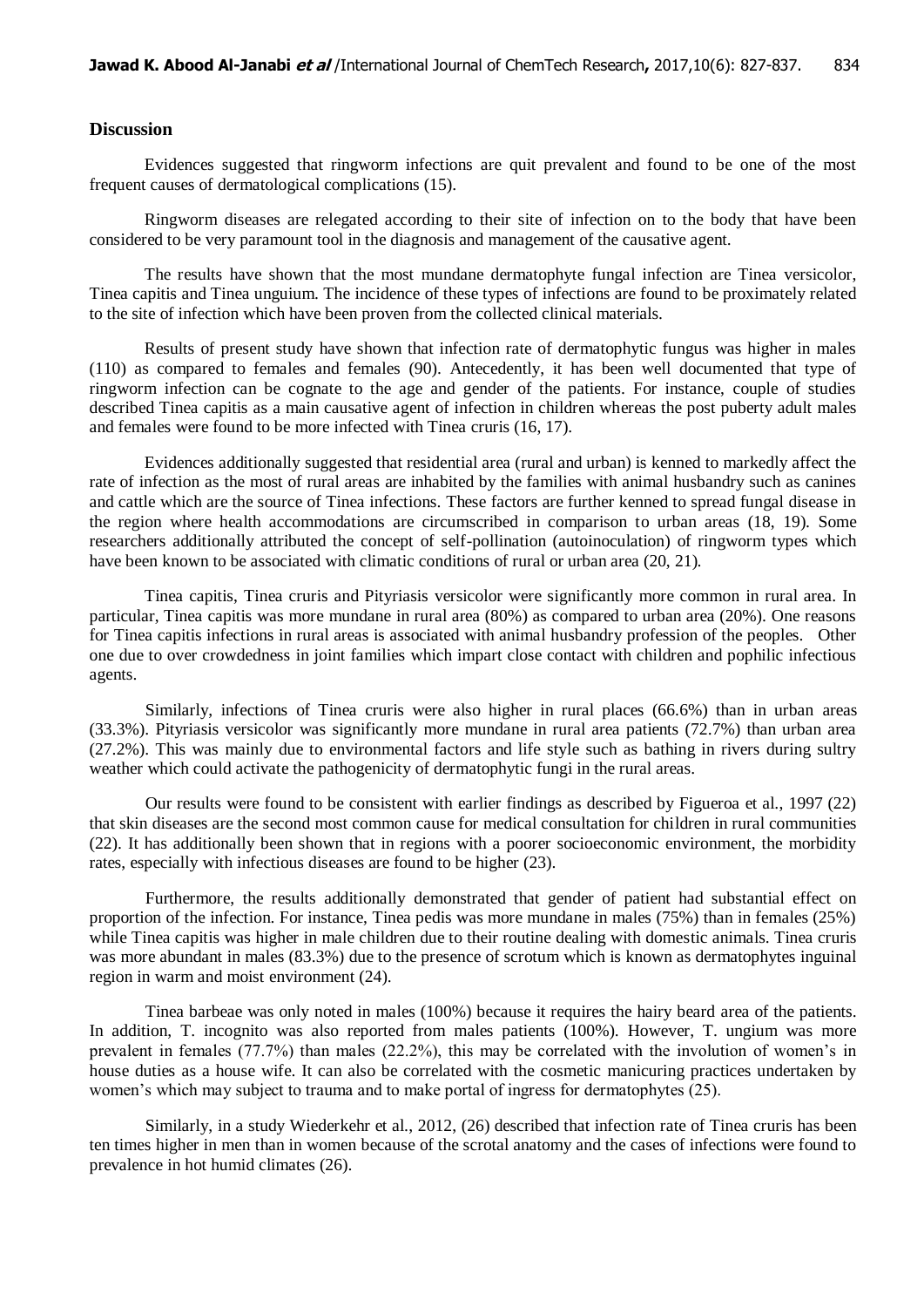The clinical features of Tinea unguium infected nails were onycholysis, hyperkeratosis, and decoloration with different grades of astringency. The most commonly affected nail was first toenail whereas least commonly affected nails were fingernails. Tinea pedis and Tinea cruris was commonly found to infect adults and in children Tinea capitis was prevalent. In additament, onychomycosis was also profoundly prevalent type of infection.However, there have been several risk factors such as corpulence and diabetes mellitus that found to be associated with prevalence of Tinea cruris in adolescents (27). Children under 15 years of age were appeared to be more susceptible to T. capitis and T. corporis. It may be associated with low caliber of fungi static fatty acids in children during their early stages of life. Other life style associated issues such as family size, the sharing of towels, apparel and hair appurtenants may also lead to spread dermatophytes infections (28). The environmental factors including humidity and temperature are well documented to facilitate fungal penetration through the stratum corneum of the skin (29). Moreover, traditional and religious habits have additionally been found to affect the prevalence of dermatophytes (30). Earlier studies have denoted that canines and cats play a paramount role in the spreading of tinea infection (31, 32). Al-Mendalawi and Ibrahim (2012) (10) demonstrated that the prevalence of pediatric dermatoses infection has risen in Iraq from 33.5% in 1987 to 40.9% in 2010 among the age group of 12 years who attended the dermatological consultation during 2008.

 Adolescent children were found to be more susceptible toward Tinea infections that can be correlated to the lack of a particular type of anti-fungal fatty acid in their scalp area as compared to adults (33). However, the occurrence of infections in the elderly patients have not been averted by this fatty acid due to the other associated issues including health, education and climatic conditions of the area.The nature of the work could also affect the proportion of infection as our result revealed that 20% of infected patients were students whereas 32.5% patients were house wives and rest of 47.5% patients belongs to others diverse range of professions. The results also suggested that the marital status positively correlated with the proportion of dermatophyte infection.

Akcaglar et al. 2011 (34) reached to the same conclusion that the increasing occurrence of dermatophyte fungal infections could be attributed to living circumstances with increase the number of the people that living in close contiguityin addition to the patient's family history, lifestyle, immune status. Prevalence of different types of fungal infections varied according to geographical location, environmental conditions, and cultural factors, age, gender, socioeconomic status and predisposition to diabetes amongst others (34, 35).

Host susceptibility may be enhanced by moisture, warmth, concrete skin chemistry, composition of sebum and perspiration, age, heftily ponderous exposure and genetic predisposition. The incidence of fungal infection is higher in sultry humid climates and in crowded living conditions (4). The differences in the incidence of superficial infections between the age groups and genders may be reflected the differing rates of sebum production and fluctuations of immunity with aging (36).

#### **Conclusion**

The present study demonstrated that the dermatophytosis was more common inless educated people and in low socio-economic regions. Also, further studies are urgently required to fully understand the pathomechanisms of the doggedness of dermatophyte fungal infection in certain patient population.

#### **References**

- 1. BlankaH., Czaika V. A., FriedrichA., Epidemiological trends in skin mycoses worldwide Mycoses, 2008, 51: 2–15.
- 2. Seebacher C., Bouchara J. P., Mignon B., Seebacher C., Bouchara J. P., Mignon, B., Updates on the epidemiology of dermatophyte infections. Mycopathologia, 2008, 166: 335-52.
- 3. Rodwell G. E. J., Bayles C. L., Towersey L, Aly R., The prevalence of dermatophyte infection in patients infected with human immunodeficiency virus. International Journal of Dermatology, 2008, 47: 339–343.
- 4. BrookG. F, Butel J. S, Morse S. A., Jawetz and Adelbergs medical microbiology .2<sup>nd</sup>. Middle East. Beirut, Lebanon., 2001
- 5. Dahdah M. J, Sher R. K., Dermatophytes. Current Fungal Infection Reports.,2008, 2: 81-86.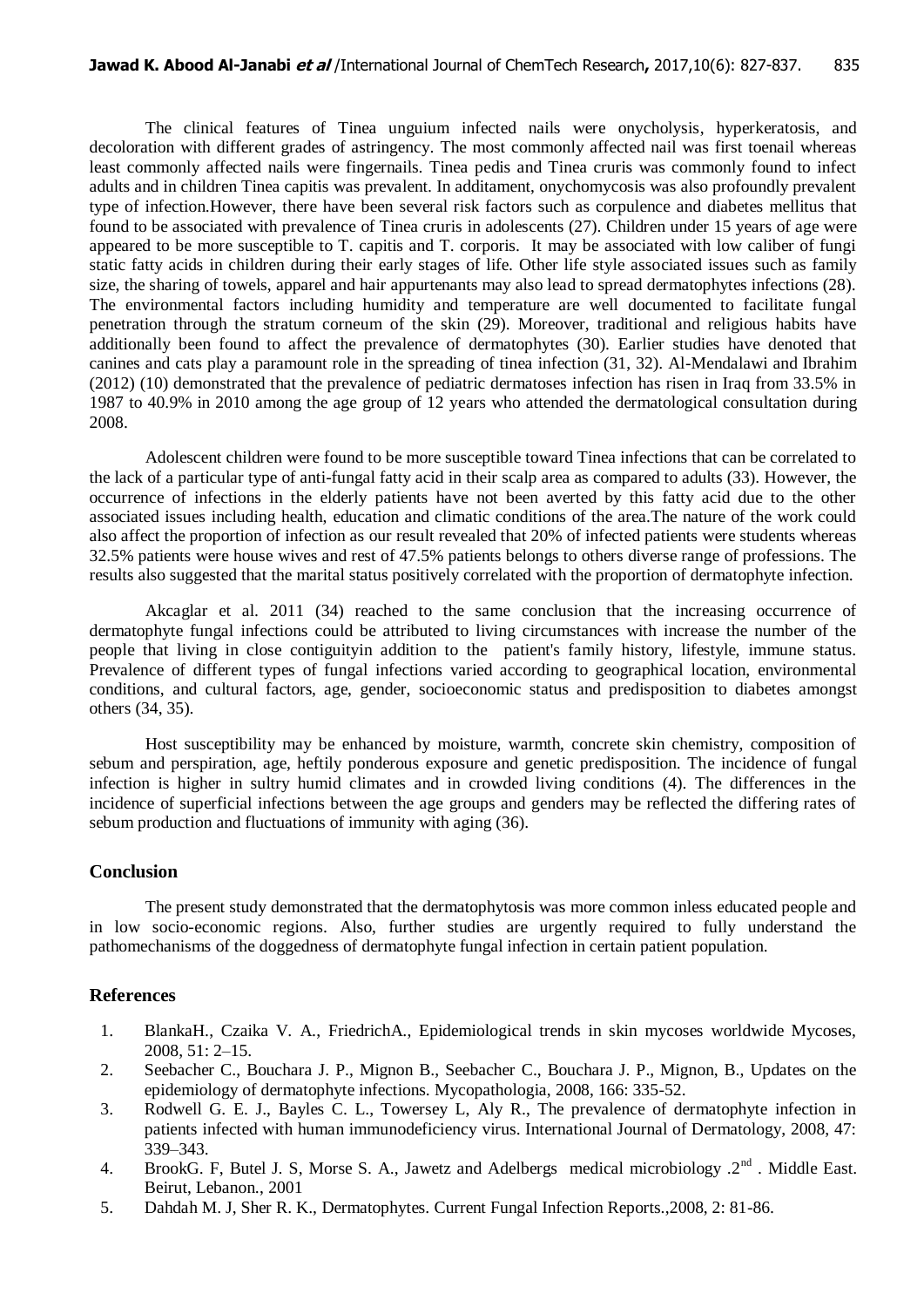- 6. Philpot C. M., The use of nutritional tests for the identification of dermatophytes. Sabouraudia, 1977, 15:141-150.
- 7. Weitzman I., Summerbell R. C., The dermatophytes. Clin. Microbiol Rev., 1995, 8: 240–259.
- 8. Zarrin M., Poosashkan M., Mahmoudabadi A., Mapar M., Prevalence of Superficial Fungal Infection in Primary School Children in Ahvaz, Iran. Macedonian Journal of Medical Sciences, 2011, 4: 89–92.
- 9. Ndako J.A., Osemwegie O.O., Spencer T. H. I., Olopade B. K., Yunusa G. A., Banda J., Prevalence of dermatophytes and other associated fungi among school children. Global Advanced Research Journal of Medicine and Medical Sciences, 2012, 1: 049-056.
- 10. Al-MendalawiM. D., Ibrahim J.G., Pattern of dermatoses in Iraqi children. Eastern Mediterranean Health Journal, 2012, 4: 365-371.
- 11. Kwon-Chung K. J., Beneet J. E., Medical Mycology. Lea & Febiger, Philadelphia and London, 1992
- 12. Gupta A. K., Bluhm R., Summerbell R., Pityriasis versicolor. J. Eur Acad Dermatol Venereol, 2000, 16: 19-33.
- 13. Koneman, E. W.; Roberts, G. D. and Wright, S. E. (1978). Practical laboratory mycology. Williams and Wilkins company Baltimore. USA.
- 14. RipponG. W., Medical mycology. 3<sup>rd</sup> Edition .W. B. Saunders Co., Philadelphia, USA, 1988.
- 15. Nweze I. E., Dermatophytoses in domesticated animals. Rev. Inst. Med. Trop. Sao Paulo, 2011, 53: 95- 99.
- 16. LachapelleJ. M., De-Doncker P., Tennestedt D., CauwenberghG., Janssen P. A., Itraconazole compared with griseofulvin in the treatment of tinea corporis/cruris and tinea pedis/manus: an interpretation of the clinical results of all completed double-blind studies with respect to the pharmacokinetic profile. Dermatology, 1992, 184: 45–50.
- 17. Voravutinon V., Oral treatment of tinea corporis and tinea cruris with terbinafine and griseofulvin: a randomized double blind comparative study. J. Med. Assoc. Thai,1993,76: 388–93.
- 18. Verhagen A. R., Distribution of Dermatophytes causing tinea capitis in africa, A review Topical & Geographical Medicine, 1974, 26: 101 -120.
- 19. Verma B.S., Dermatophytosis in india with particular emphasis on variation. Mykosen, sup, 1978, 1: 52-58.
- 20. KawadaA., Aragane Y., Maeda A., Yudate T., Tezuka T., Hiruma M., Tinea barbae due to Trichophyton rubrum with possible involvement of autoinoculation (Correspondence). Br. J. Dermatol, 2000, 142:1064-1065.
- 21. Aly R., Ecology and epidemiology of dermatophyte infections. J. Am. Acad. Dermatol*,*499131: 21-5.
- 22. Figueroa J. I., Hawranek T., Abraha A., Hay R. J., Prevalence of skin diseases in school children in rural and urban communities in the Illubabor province, south-western Ethiopia: a preliminary survey. Journal of the European Academy of Dermatology and Venereology, 1997, 9: 142-148.
- 23. Inanir I., Sahin M. T., GündüzK., DinçG., Türel A., Oztürkcan S., Prevalence of skin conditions in primary school children in Turkey: differences based on socioeconomic factors. PediatricDermatology, 2002, 19: 307-311.
- 24. Al-daami R., The prevalence of infections with Trichophyton tonsurans in schoolchildren: the Tinea cruris study. *Pediatrics,2009,* 125(5):966–97
- 25. Olde Hartman T. C., Van Rijswijk E., Fungal nail infection. BMJ, 2008, 337: 429.
- 26. [Wiederkehr M. l.](http://emedicine.medscape.com/article/1091806-overview#a0199),Tinea Cruris, Medscape, Jan Patel GA, Wiederkehr M, Schwartz RA.(2009). Tinea cruris in children. Cutis, 2012, 84:133-7.
- 27. [Patel G.A., Wiederkehr M., Schwartz R.A.,Tinea cruris in children.](http://reference.medscape.com/medline/abstract/19842572?src=mckb) Cutis, 2009, 84:133-417.
- 28. AnsarinH., Ghafarpour G. H., Alahati, M., Prevalence and etiologic agents of tineas among school children in city of varamin. J. Iran Univ. Med. Sci, 2001, 24: 128-135.
- 29. Morishita N., Ninomiya J., SeiY., Takiuchi I., Effect of temperature, humidity, minor injury and washing on penetration of dermatophytes into human stratum corneum. Nippon Ishinkin Gakkai Zasshi, 2003,44: 269-271.
- 30. Sahin I., Oksuz S. Kaya D., Sencan I., Cetinkaya, R.,Dermatophytes in the rural area of Duzce, Turkey. Mycoses, 2004, 47: 470-474.
- 31. Zdovc I.,Epidemiological and diagnostic features of animal dermatophytosis. Acta Dermatol. Venereol, 1998, 7: 113-119.
- 32. Dolenc-Volje M.,Dermatophyte infections in the Ljubljana regioin, Slovenia, 1995-2002. Mycoses, 2005, 48: 181-186.